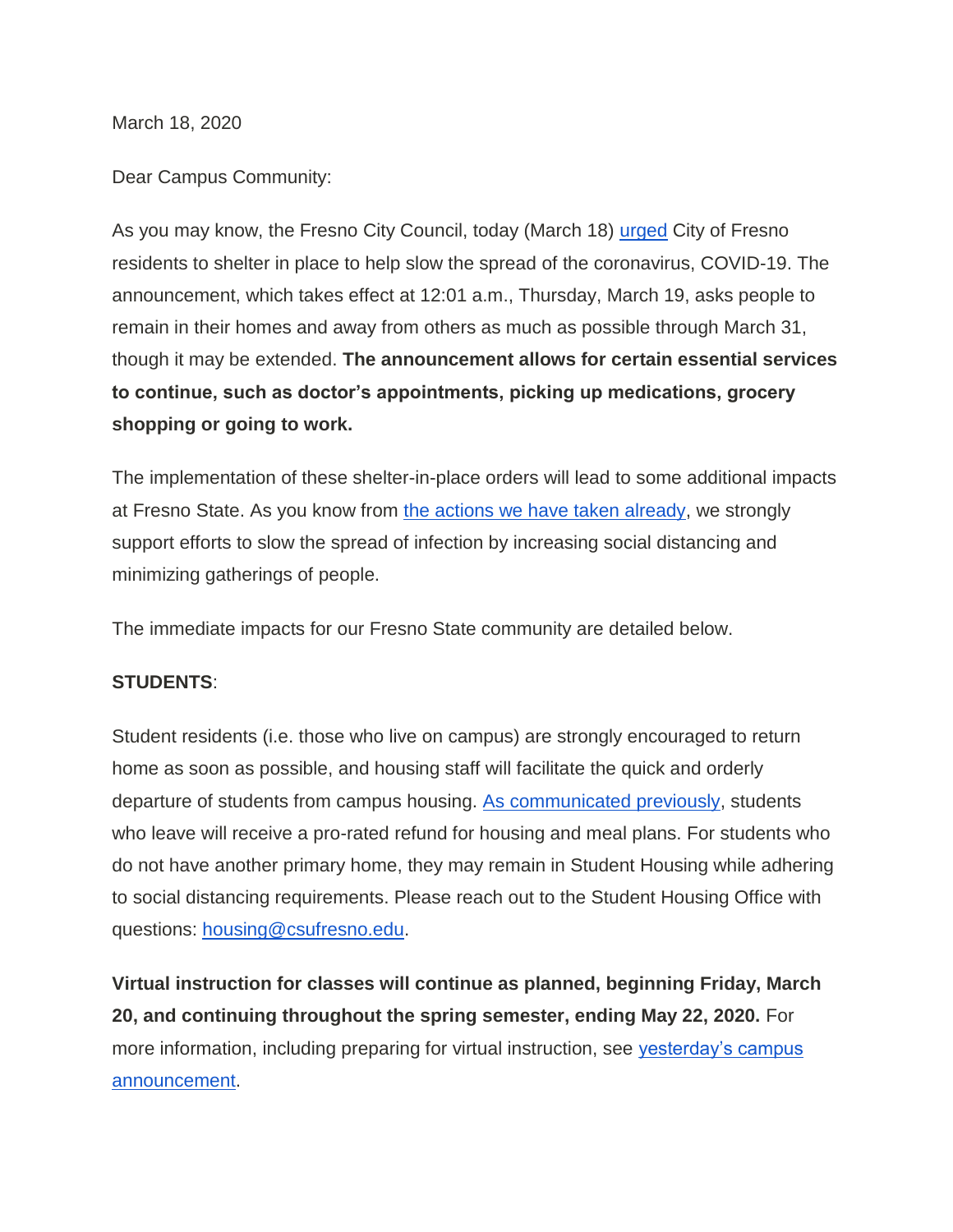## **EMPLOYEES**:

All managers and staff who have been approved to work remotely should do so at this time, or until the "shelter in place" is lifted. For guidance on telecommuting, please see this [Technology Services website,](http://fresnostate.edu/technology/workingremotely/) or contact your supervisor for further instructions.

While many job responsibilities lend themselves to working from home, other work must be performed physically on campus. Therefore, a limited number of employees will remain on campus in order to provide essential services. **The following areas have been identified as essential functions to support virtual instruction, student support and critical campus operations:** Admissions and Enrollment Management, Auxiliary Services, Center for Faculty Excellence, College/School Offices (e.g. academic advisers), Dining Services, Environmental Health and Safety, Facilities Management, Faculty Affairs, Farm Laboratory enterprises, Financial Services (including student accounts), Human Resources & Payroll, Library (limited services to support virtual instruction), Public Safety, Student Health and Counseling Center, Student Housing, Student Services (e.g. Financial Aid, Student Cupboard, Services for Students with Disabilities, Registrar and advisers), Technology Services and University Communications. For more details, please click [here.](http://www.fresnostate.edu/president/coronavirus/communication/3-18-20-hr-guidance.html)

We will continue to assess what essential services require an on-campus presence, and managers will be in contact with employees as additional information becomes available.

Our campus will continue to operate on a limited basis, and most University buildings will be closed and accessible only to those with Fresno State ID card access or a building key. If you will be working on campus, please remember to keep your Fresno State ID card with you at all times. All emergency personnel will remain in place to maintain a safe campus community.

We will continue sending regular updates to keep you informed, but please check your email and the [University's coronavirus website](http://fresnostate.edu/president/coronavirus/index.html) regularly for updates and refer to the FAQs section for guidance.